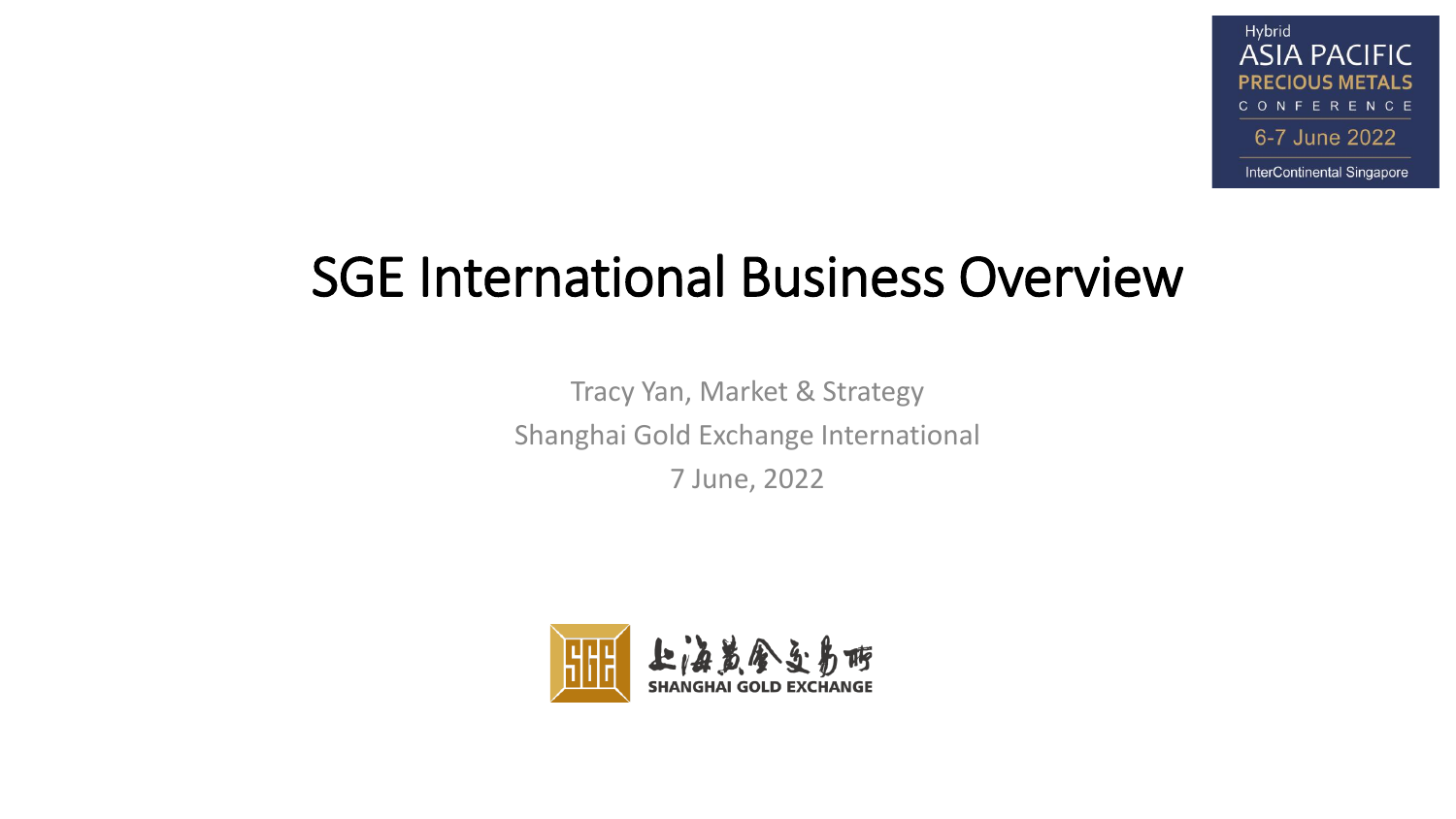# **China Gold Market**

World largest gold producing, consuming and importing country.





Hybrid **ASIA PACIFIC PRECIOUS METALS** CONFERENCE 6-7 June 2022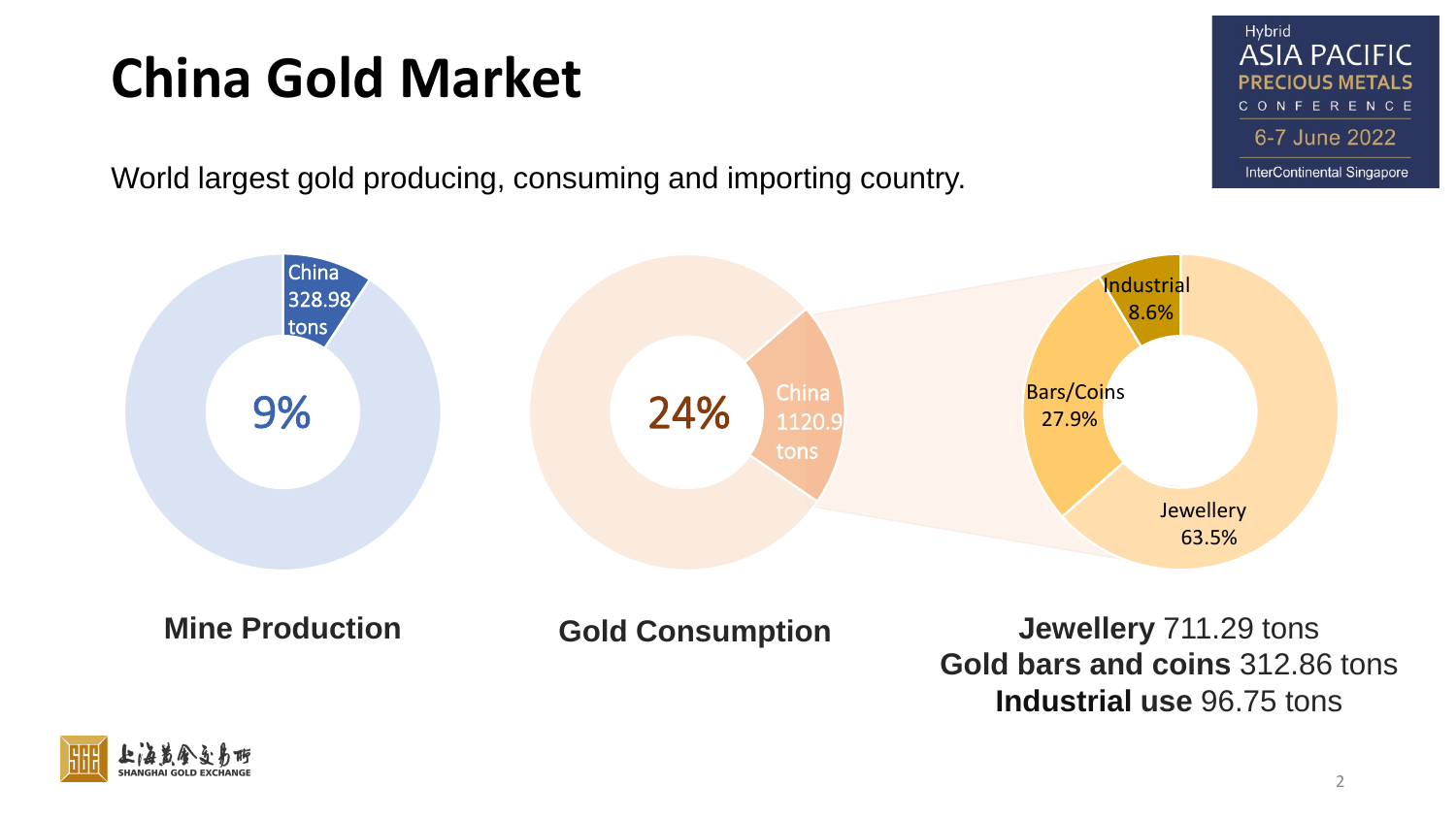### **Market Performance - SGE**

**In 2021,** total turnover across all markets on aggregate is **20.53 trillion RMB (3.06 trillion USD).**

**Gold 34,841.11 tons Silver 1,396,537.9 tons Platinum 120.6 tons**





Domestic Members: **90%** of China's gold production output and consumption volume; **95%** of the country's refining capacity



**The largest market** in the world in terms of physical gold trading volume and delivery volume

Physical gold trading volume: 3,912.45 tons Gold delivery volume: 8,127.86 tons



Hybrid **ASIA PACIFIC PRECIOUS METALS** CONFERENCE 6-7 June 2022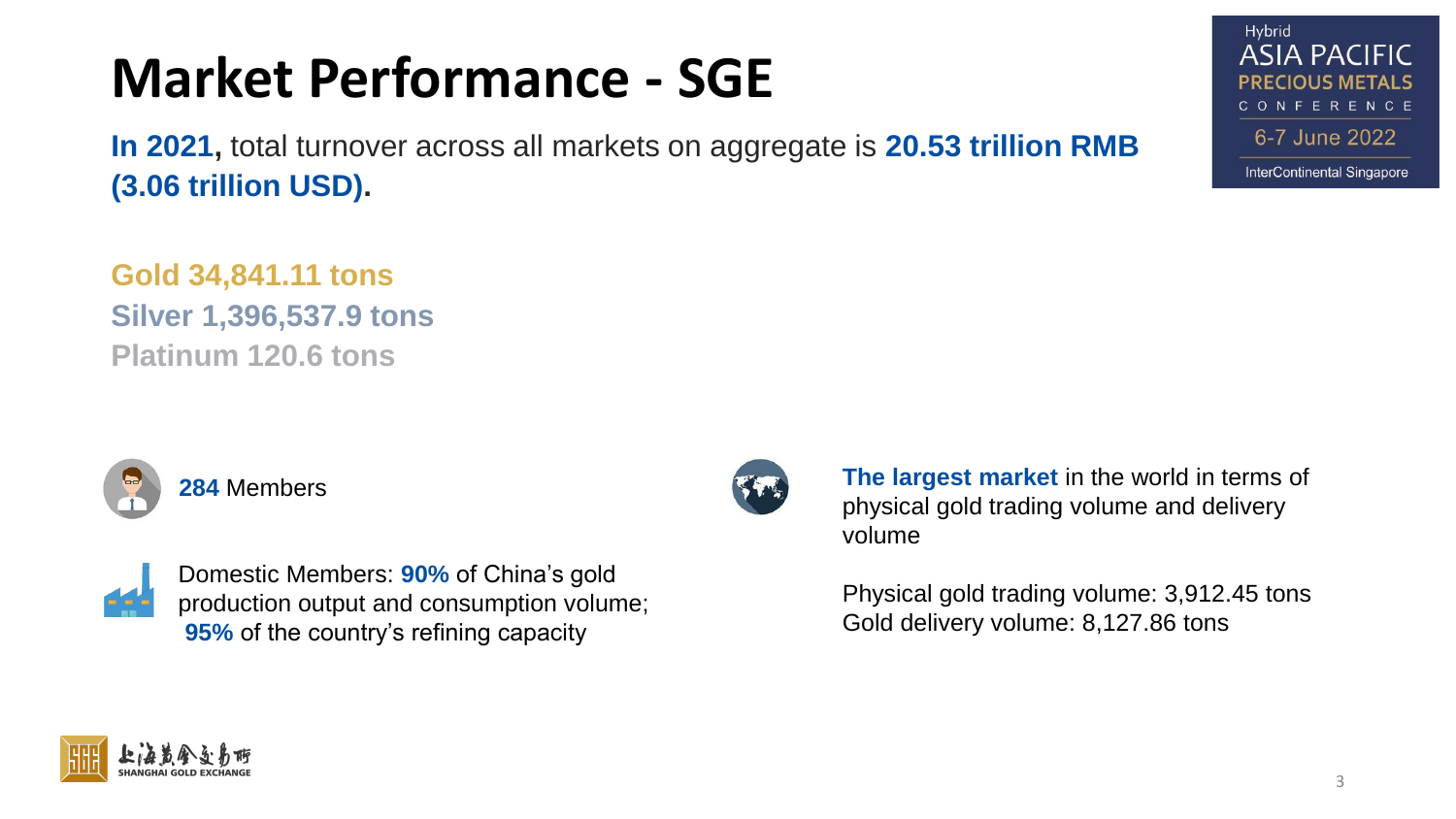### **About SGEI**

In September 2014, SGE launched the **international board** as a fasttrack to connect China and international gold market, marked a milestone for the internationalization of China gold market. Overseas investors could use offshore entities to directly apply to be SGE international member or customer, and use **CNH** to trade on SGE.

Hybrid **ASIA PACIFIC PRECIOUS METALS** CONFERENCE 6-7 June 2022 InterContinental Singapore



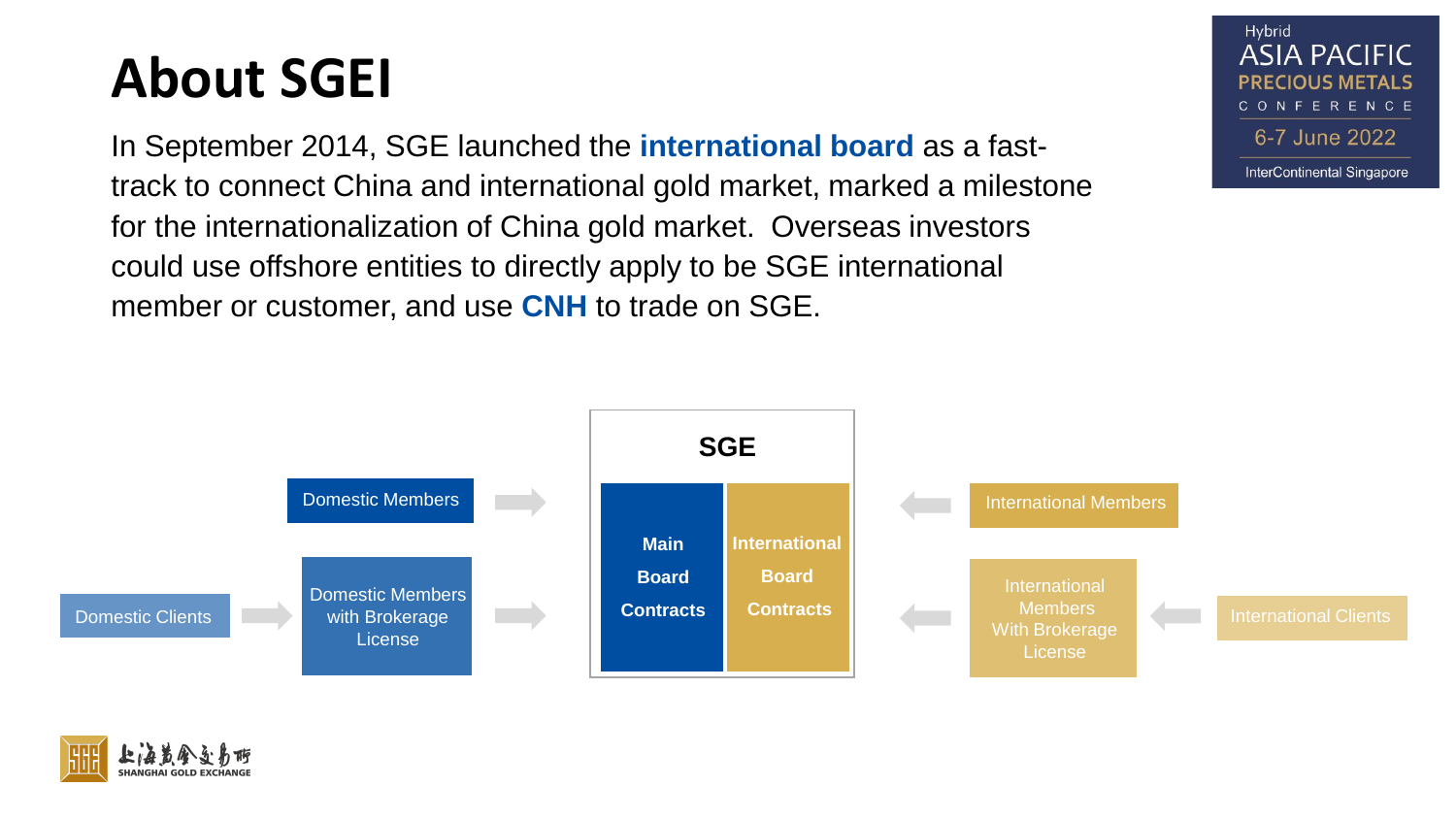# **Market Performance - SGEI**

**In 2021**, total turnover of International Board reached **3.07 trillion RMB (0.46 trillion USD)**.

**Gold 3,325.33 tons Silver 342,500 tons**





Members from **12** countries and regions globally, covering world leading financial institutions and precious metals enterprises. Financial institutions account for **60%** of all the international members.



Hybrid

**ASIA PACIFIC** 

CONFERENCE

6-7 June 2022

InterContinental Singapore

IOUS METALS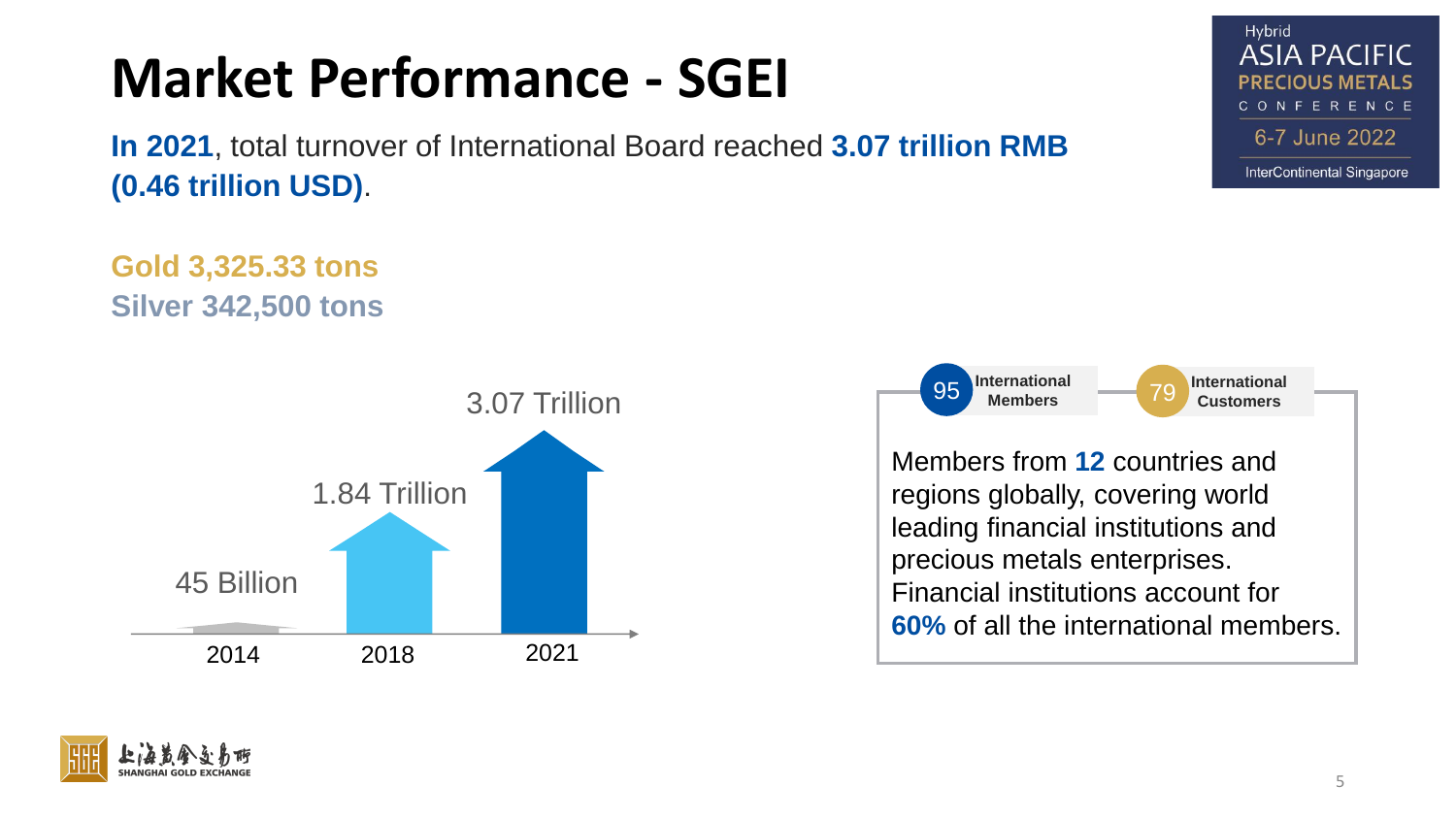#### • Launched in **2016**

- The **world's first RMB denominated** gold benchmark price
- Underlying: 1kg standard gold ingot and 999.9 fineness
- A tradable and reliable price which improves the pricing mechanism of China's gold market.

#### **Shanghai Gold Benchmark Price**

CME launched RMB and USD denominated Shanghai Gold Futures contracts, which further enhance the international influence of Shanghai Gold

#### **Shanghai Silver Benchmark Price**

Hybrid **ASIA PACIFIC PRECIOUS METALS** CONFERENCE 6-7 June 2022

- Launched in **2019**
	- Underlying: 15kg standard silver ingot and 999.9 fineness
- Further enriching the "Shanghai Price" in the precious metal market.

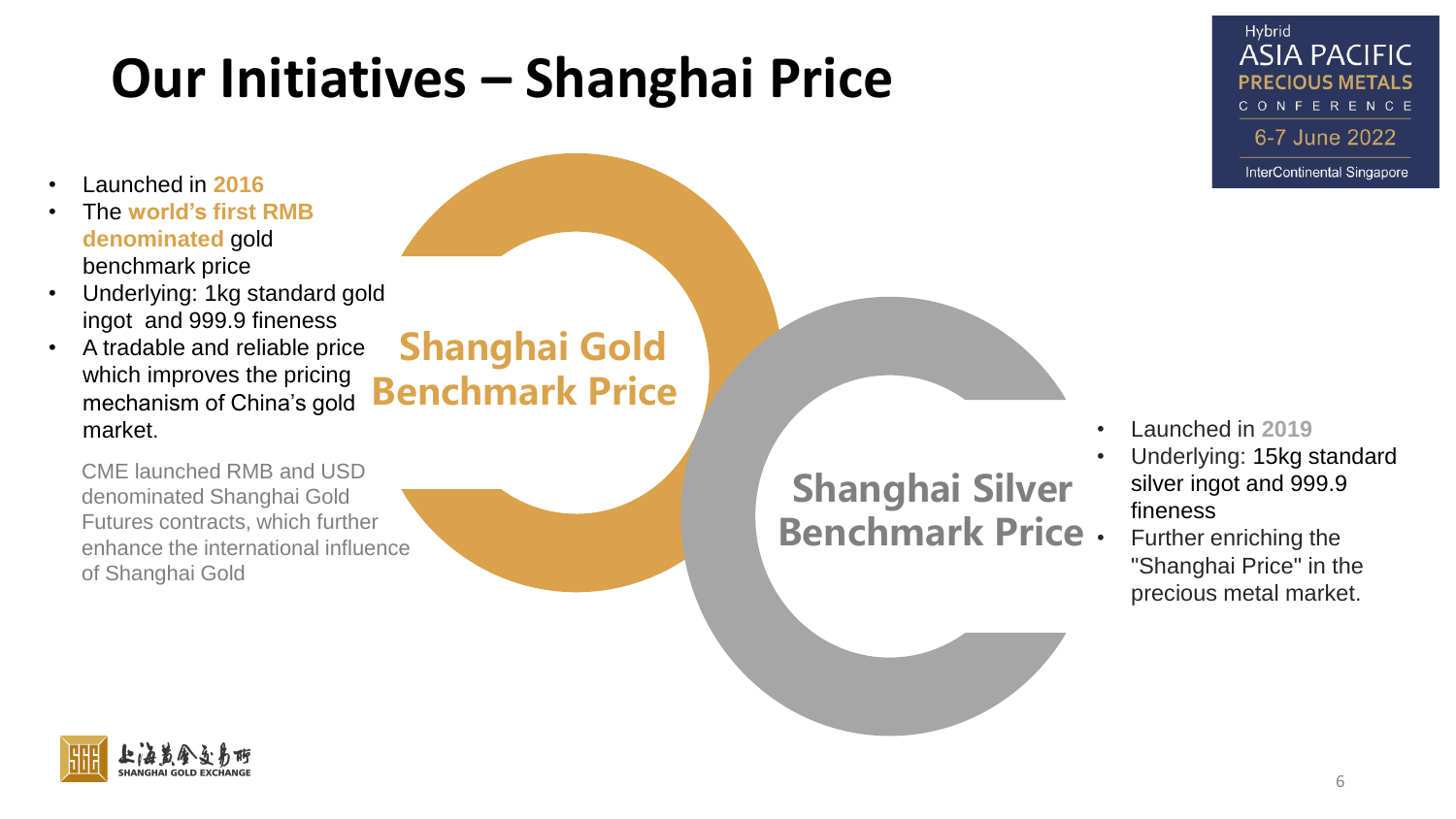Shanghai Gold and Shanghai Silver Benchmark Price are **RMB denominated benchmark prices** which set twice a day, through benchmark price trading on SGE trading platform.



| <b>Unique trading mechanism</b>               | Trading by match of intended buy and sell volumes in<br>response to prices announced by SGE.                                                   |
|-----------------------------------------------|------------------------------------------------------------------------------------------------------------------------------------------------|
|                                               | Coincide with the price matching market to promptly                                                                                            |
|                                               | correct price differences and prevent deviation.                                                                                               |
| <b>Central clearing and physical delivery</b> | SGE acts as the central counterparty.                                                                                                          |
|                                               | Customers use the same cash and bullion accounts as                                                                                            |
|                                               | for price matching and price asking market.                                                                                                    |
| Wide-ranging participant base                 | Covering Chinese and foreign precious metal producers<br>and consumers, commercial banks, fund management<br>companies, securities firms, etc. |
|                                               | Customers may directly trade through SGE's system or<br>member's tier two system.                                                              |
| <b>Executable price</b>                       | A fully executable price, which makes it different from<br>the opening price, closing price, and settlement price.                             |

#### **Features**

| ding mechanism         | Trading by match of intended buy and sell volumes in<br>response to prices announced by SGE.                                                   |
|------------------------|------------------------------------------------------------------------------------------------------------------------------------------------|
|                        | Coincide with the price matching market to promptly<br>correct price differences and prevent deviation.                                        |
| gand physical delivery | SGE acts as the central counterparty.                                                                                                          |
|                        | Customers use the same cash and bullion accounts as<br>for price matching and price asking market.                                             |
|                        |                                                                                                                                                |
| ng participant base    | Covering Chinese and foreign precious metal producers<br>and consumers, commercial banks, fund management<br>companies, securities firms, etc. |
|                        | Customers may directly trade through SGE's system or<br>member's tier two system.                                                              |
| utable price           | A fully executable price, which makes it different from                                                                                        |



Hybrid **ASIA PACIFIC PRECIOUS METALS** CONFERENCE 6-7 June 2022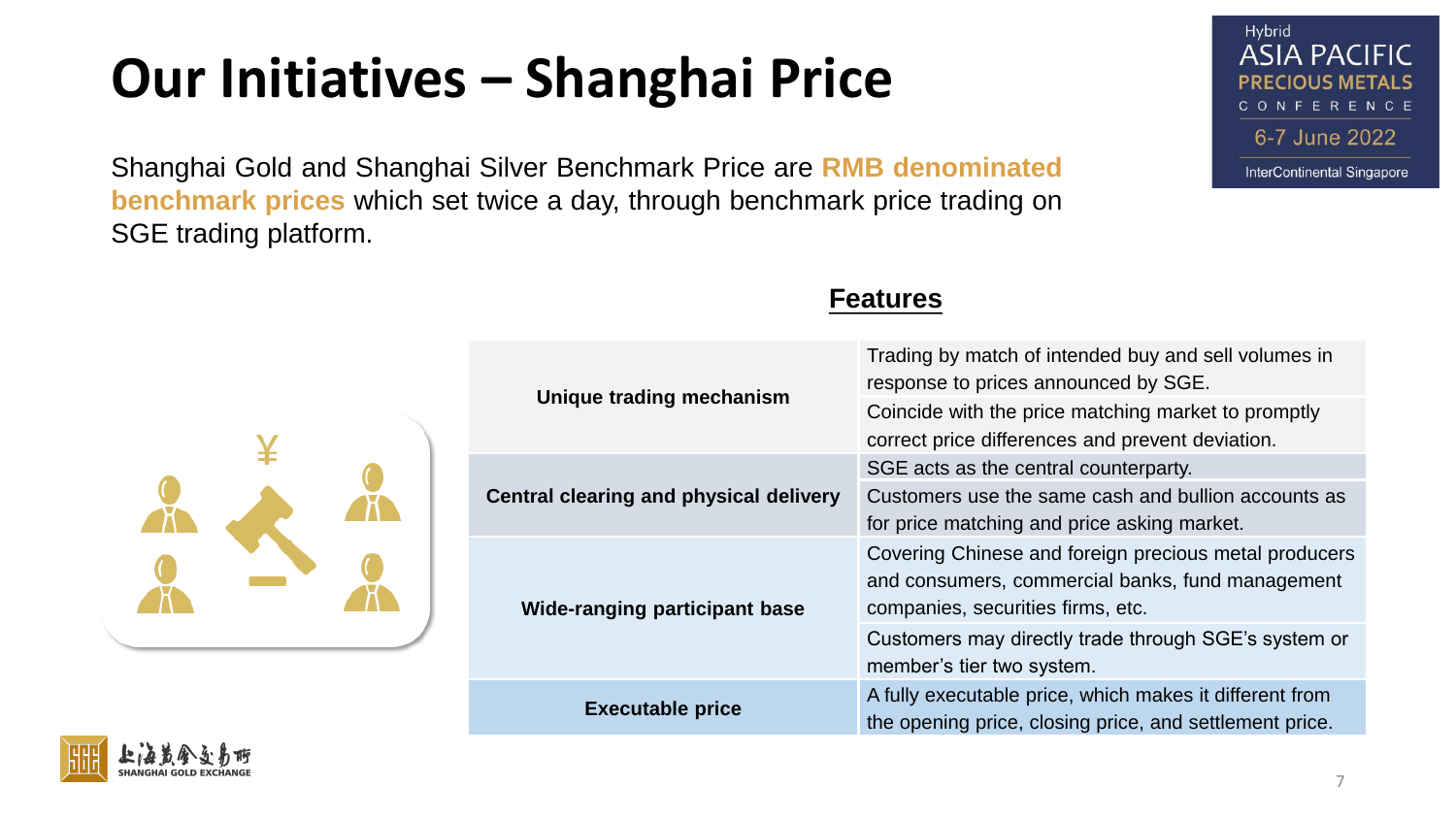#### Hybrid **ASIA PACIFIC PRECIOUS METALS** CONFERENCE 6-7 June 2022 InterContinental Singapore



- Commercial banks use "Shanghai Gold" benchmark price **as the benchmark of gold leasing contract.**
- ◼ Banks launch **gold deposit products and derivatives products such as gold futures** based on "Shanghai Gold" benchmark price.
- ◼ Security firms launch **financial products**  based on "Shanghai Gold" benchmark price, and manage the position through SGE benchmark price trading platform. First batch of 4 **Shanghai Gold ETFs** were successfully listed for trading in 2020.

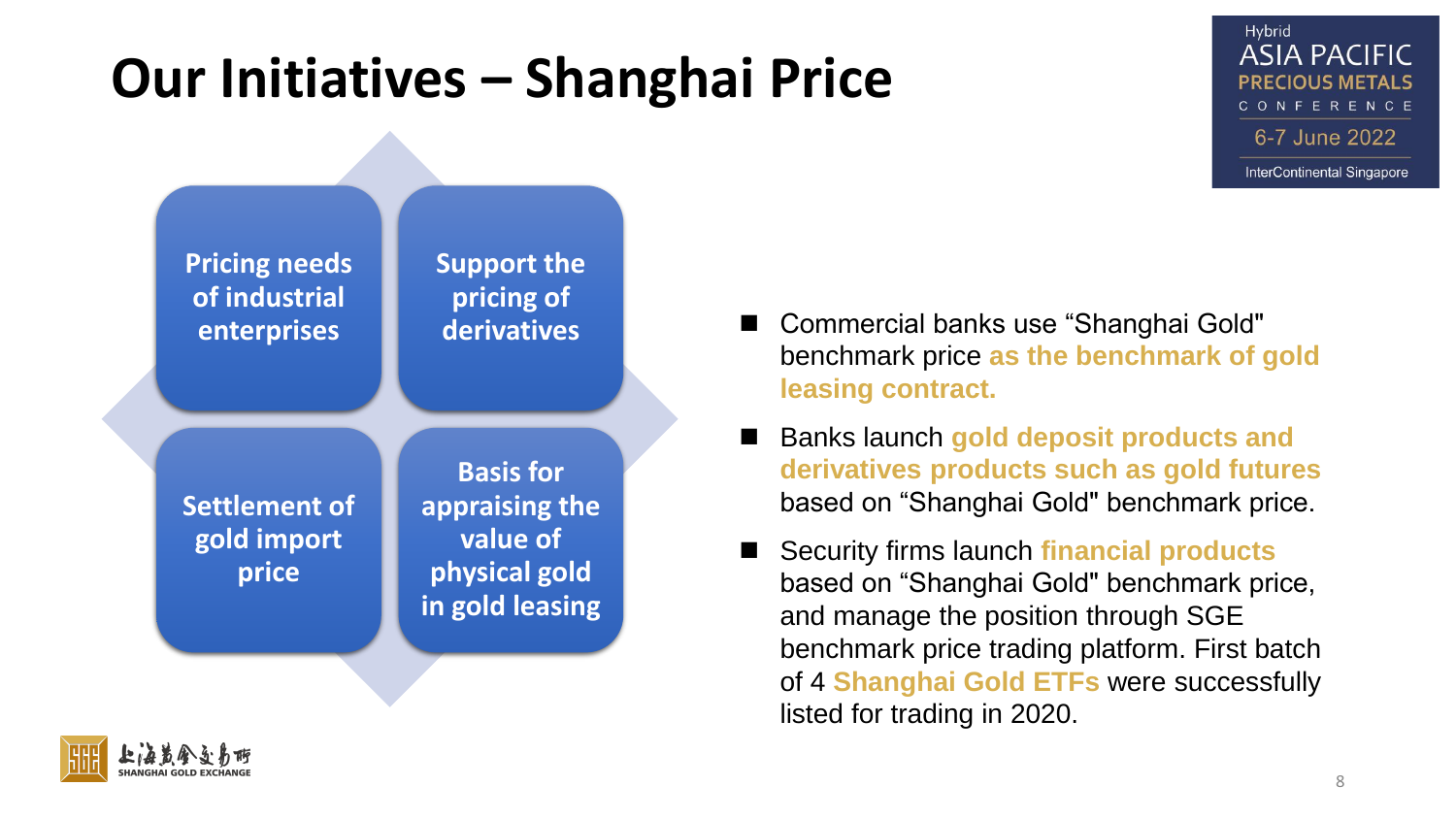**In 2021**, total turnover of Benchmark Price trading reached **506.62 Billion RMB (75.5 billion USD)**.





**Shanghai Gold ETF: 9 Total Trading Volume: 1,690.04 tons**

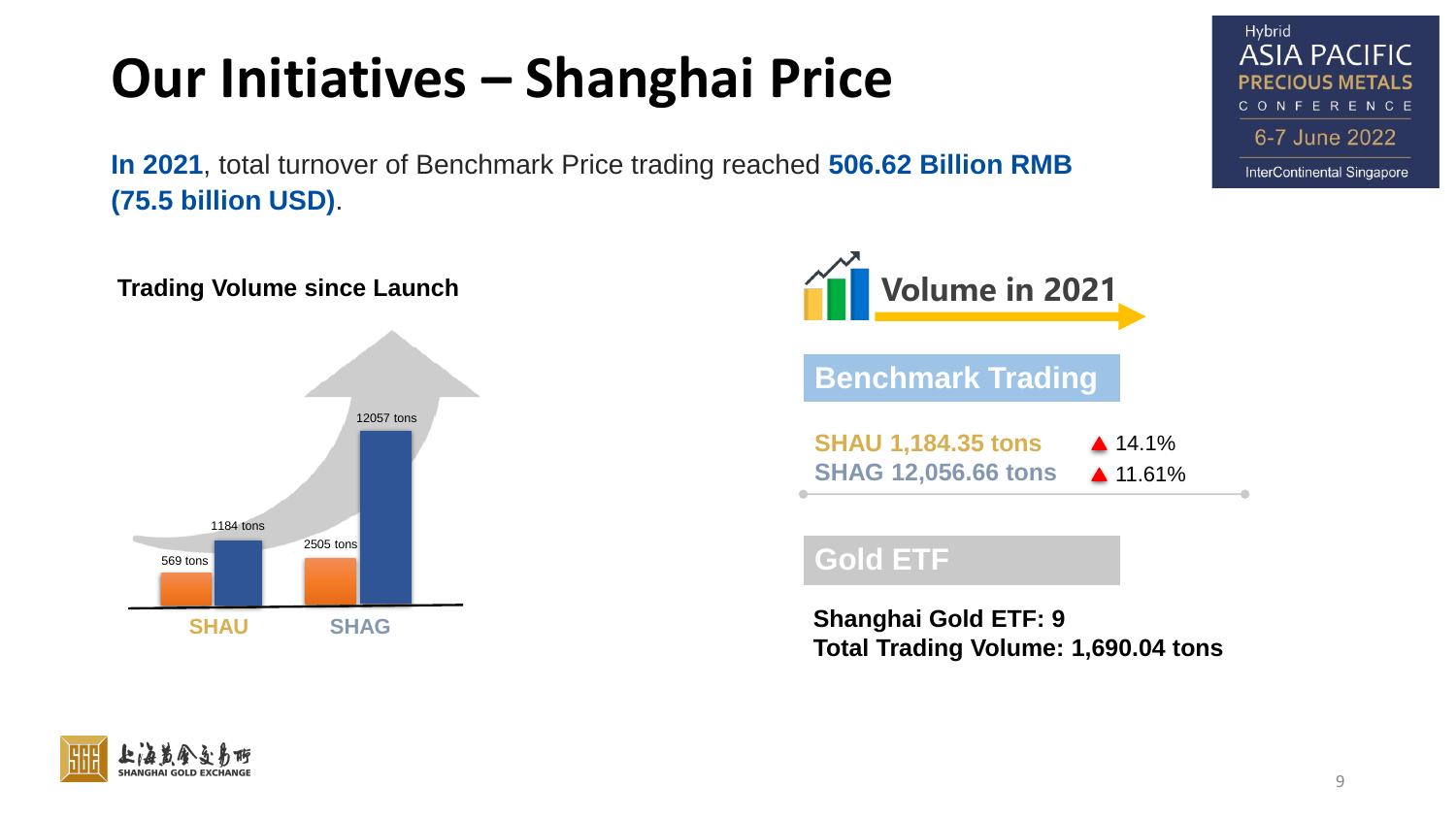In 2019, SGE and SGEI launched " Gold Road " project, together with SGE's international members. This project aimed to facilitate China's qualified jewelry manufacturers to do business with the jewelry retailers alongside "The Belt and Road" countries and areas, using SGE/SGEI platform.

A BLACK A TANK

#### **Business Mode:**

- Gold Leasing + Jewelry Manufacturing
- Re-export after Processing
- Re-export business



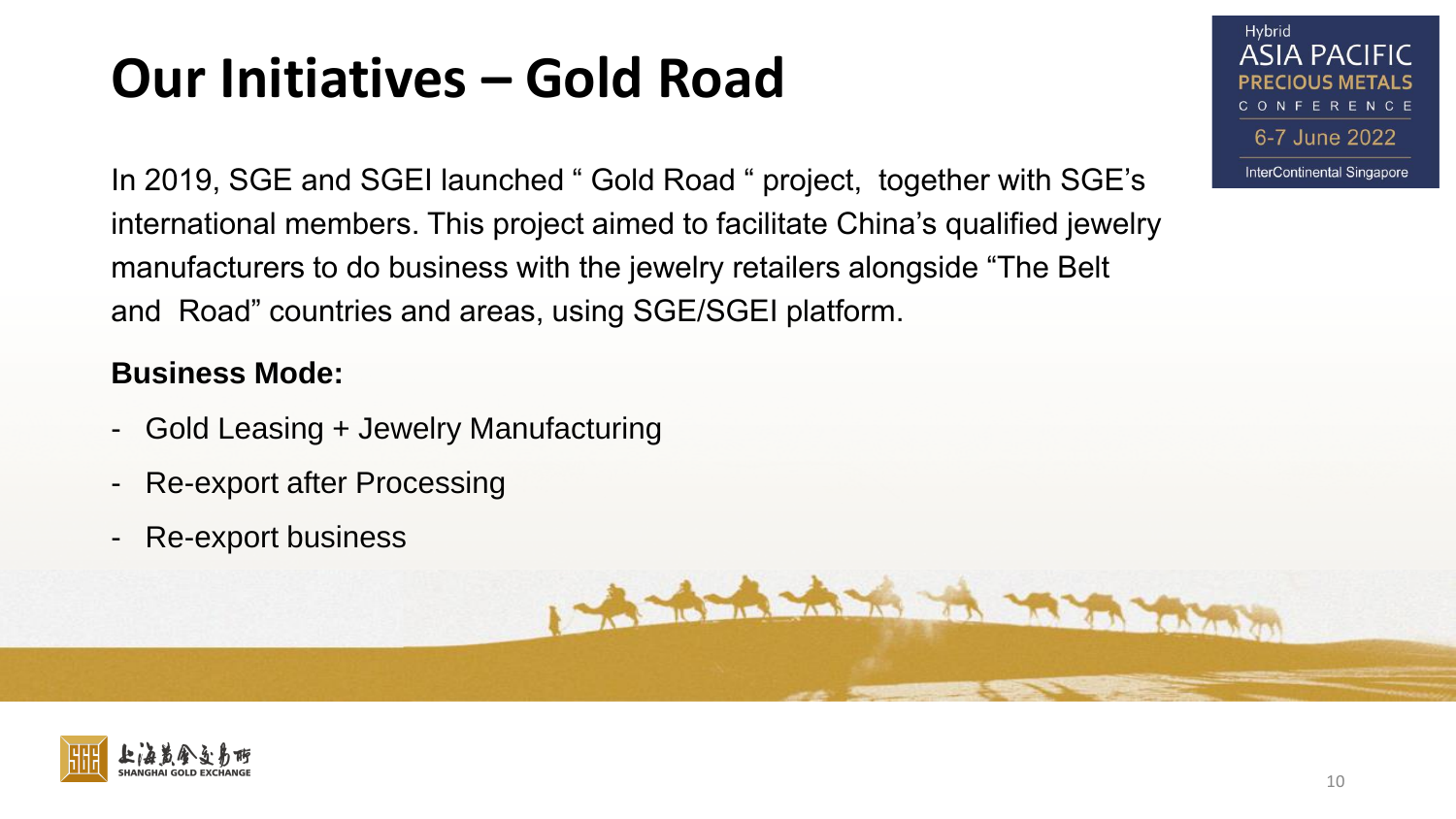Mode 1: Gold Leasing + Jewelry Manufacturing

Entrust Chinese domestic gold manufacturers to process physical gold buy or deposit or lease through SGEI, export the goods after completion, and sell it worldwide.





Hybrid

**ASIA PACIFIC PRECIOUS METALS** CONFERENCE

6-7 June 2022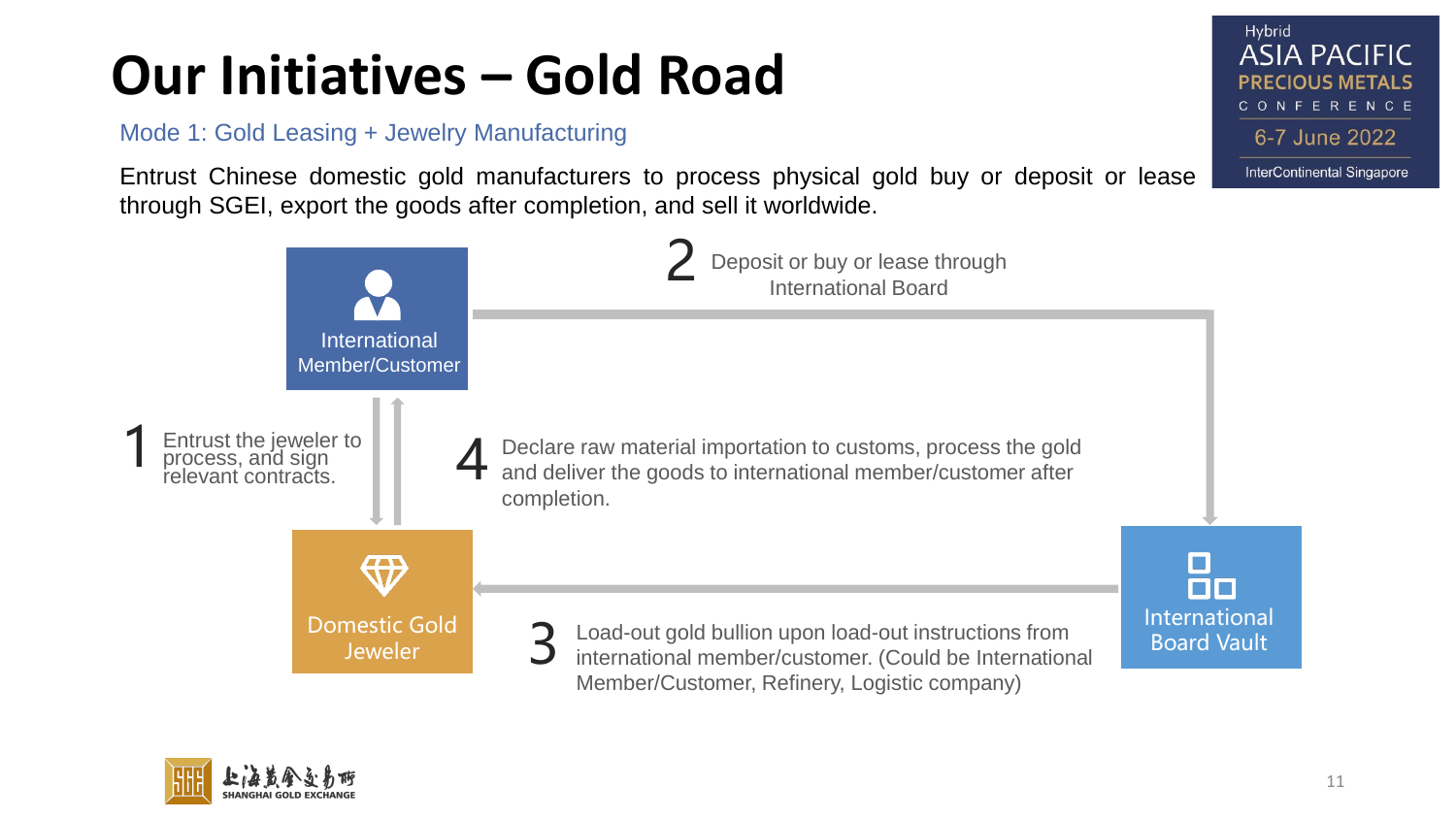Mode 2: Re-export after processing

Entrust domestic gold refineries to process physical gold buy or deposit or lease through SGEI, into gold ingot, and re-export processed gold ingot or sell on international board after completion.



**ASIA PACIFIC PRECIOUS METALS** CONFERENCE 6-7 June 2022

Hybrid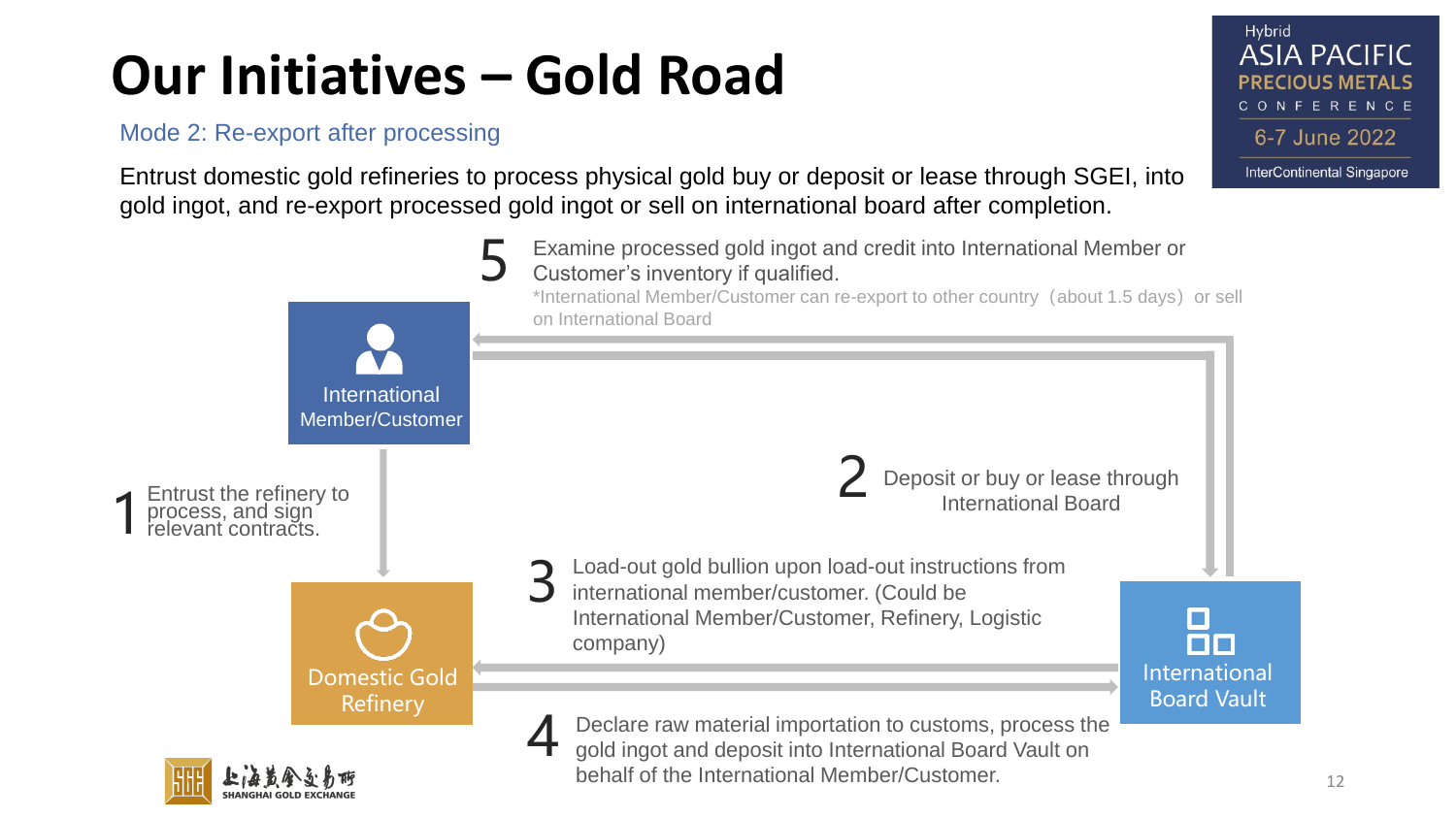#### Mode 3: Re-export Business

Buy or deposit or lease gold from the international board, and delivery the gold back or to other countries or regions. SGE reduced the transit processing to 1.5-2 days through innovation, process reengineering, and problems resolving. After time reduction, the whole process time keep pace with that of the major international gold markets.





Hybrid

**ASIA PACIFIC PRECIOUS METALS** CONFERENCE 6-7 June 2022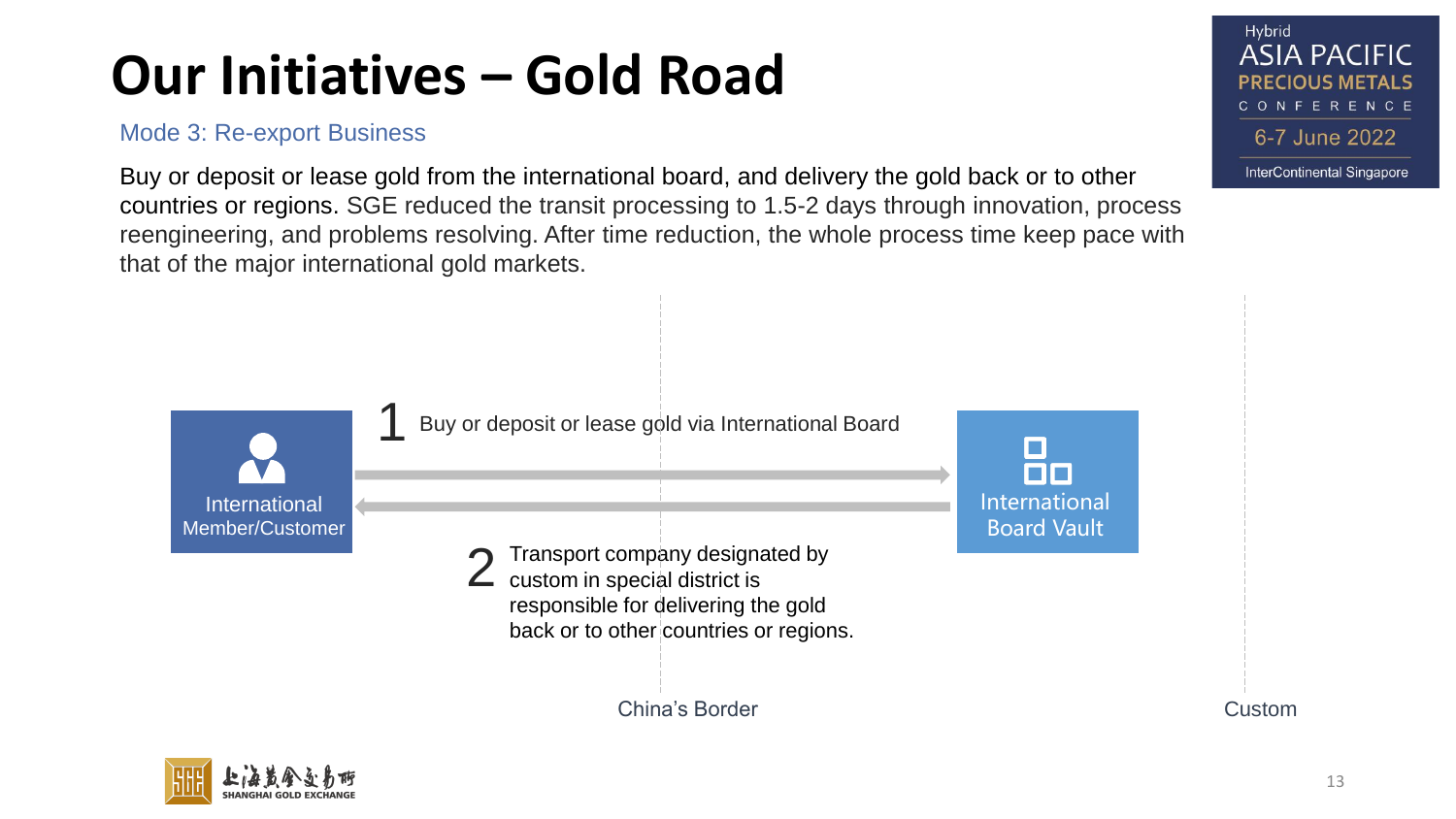#### Hybrid **ASIA PACIFIC** PRFCIOUS MFTALS CONFERENCE 6-7 June 2022 InterContinental Singapore

Sell physical gold with international market accreditation to markets participants of international board.

- Buy physical gold through international board and re-export to other country or region
- Buy, deposit or lease physical gold through international board, consign Chinese company to process and re-export the products after processed and sell worldwide.



Provide gold processing for international jewelers.

- Gold leasing business with international jewelers.
- Become agent bank for international jewelers and gold producers.
- Become broker of international jewelers and gold producers.
- Vaulting service to International Board(designated banks)